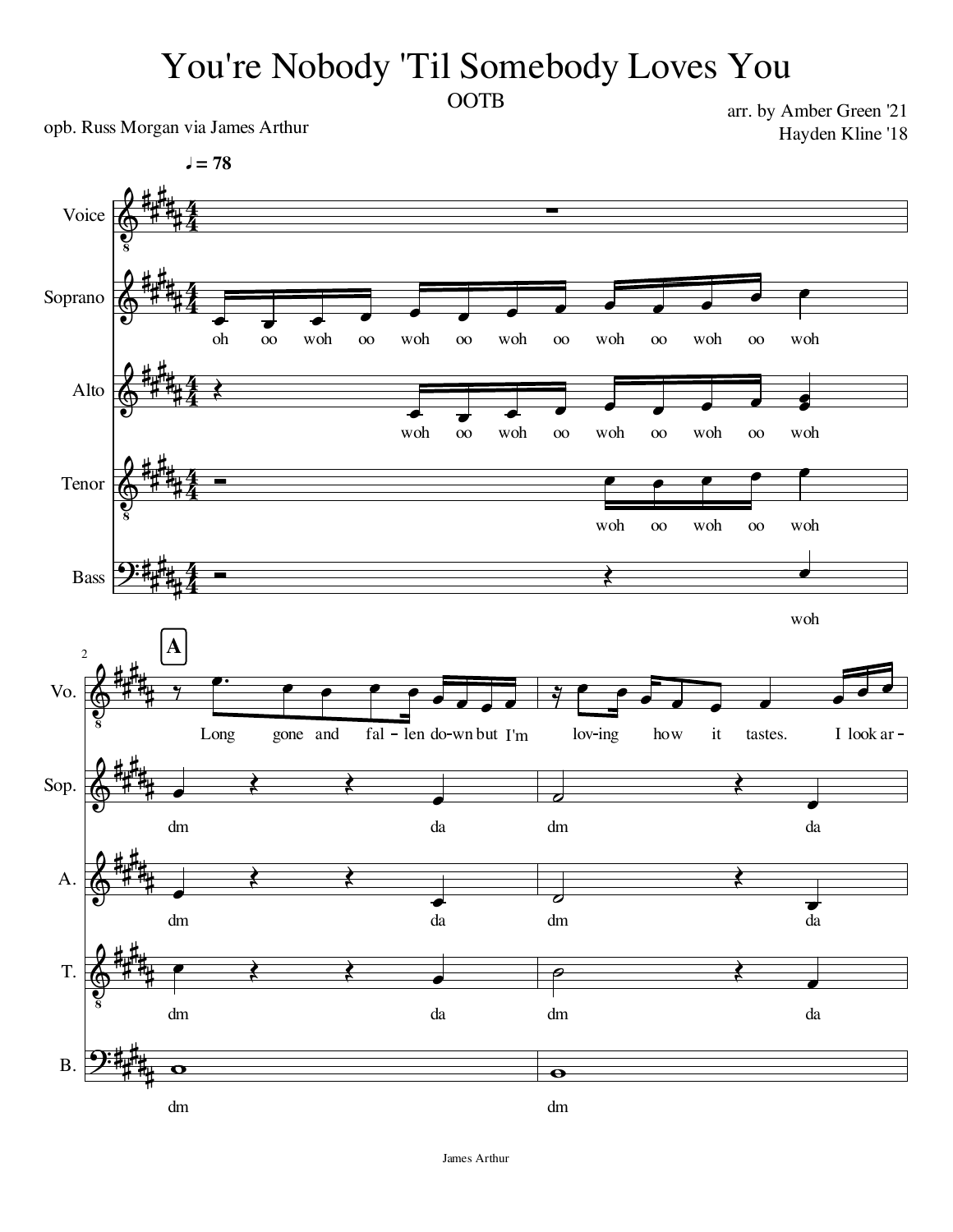

w oh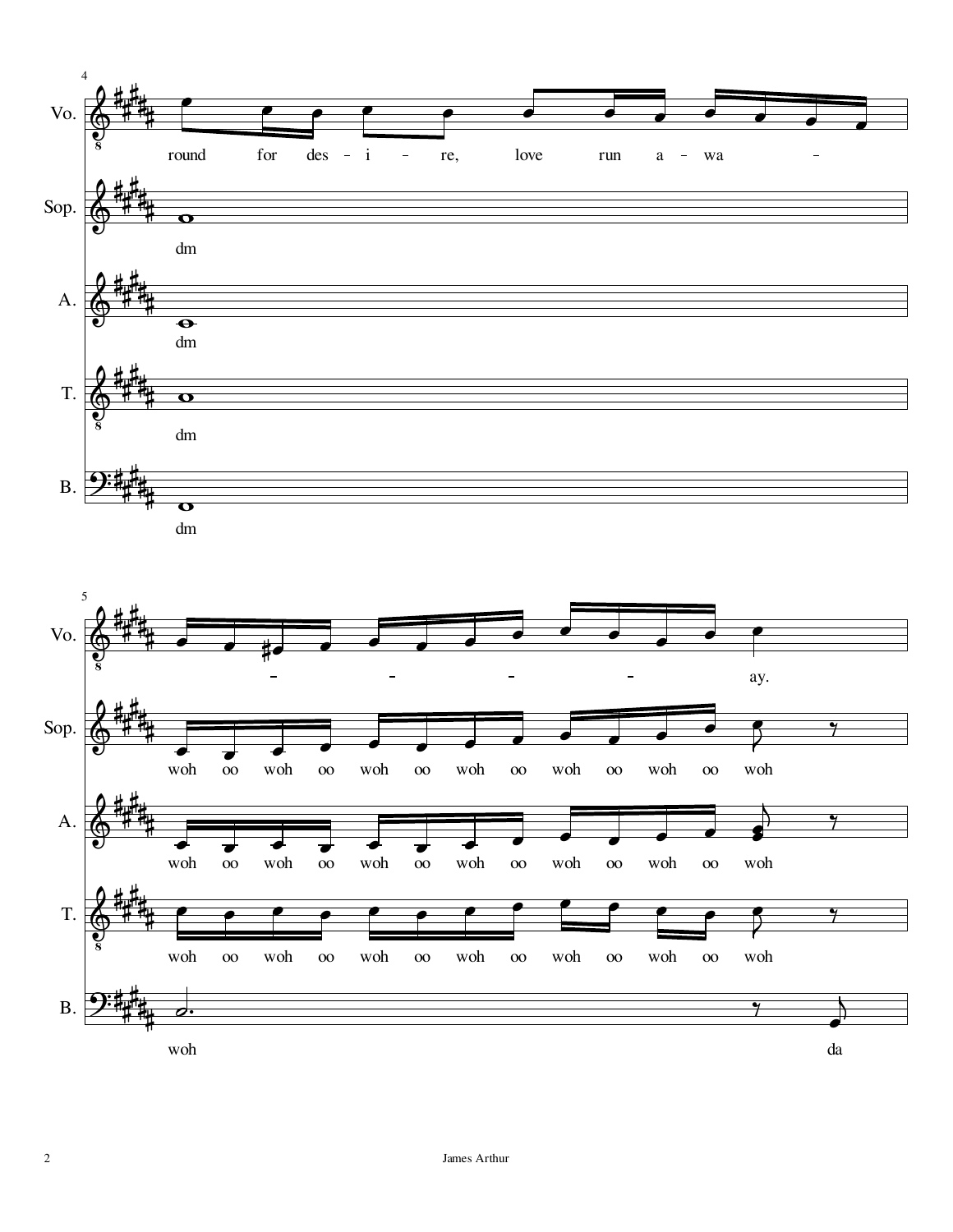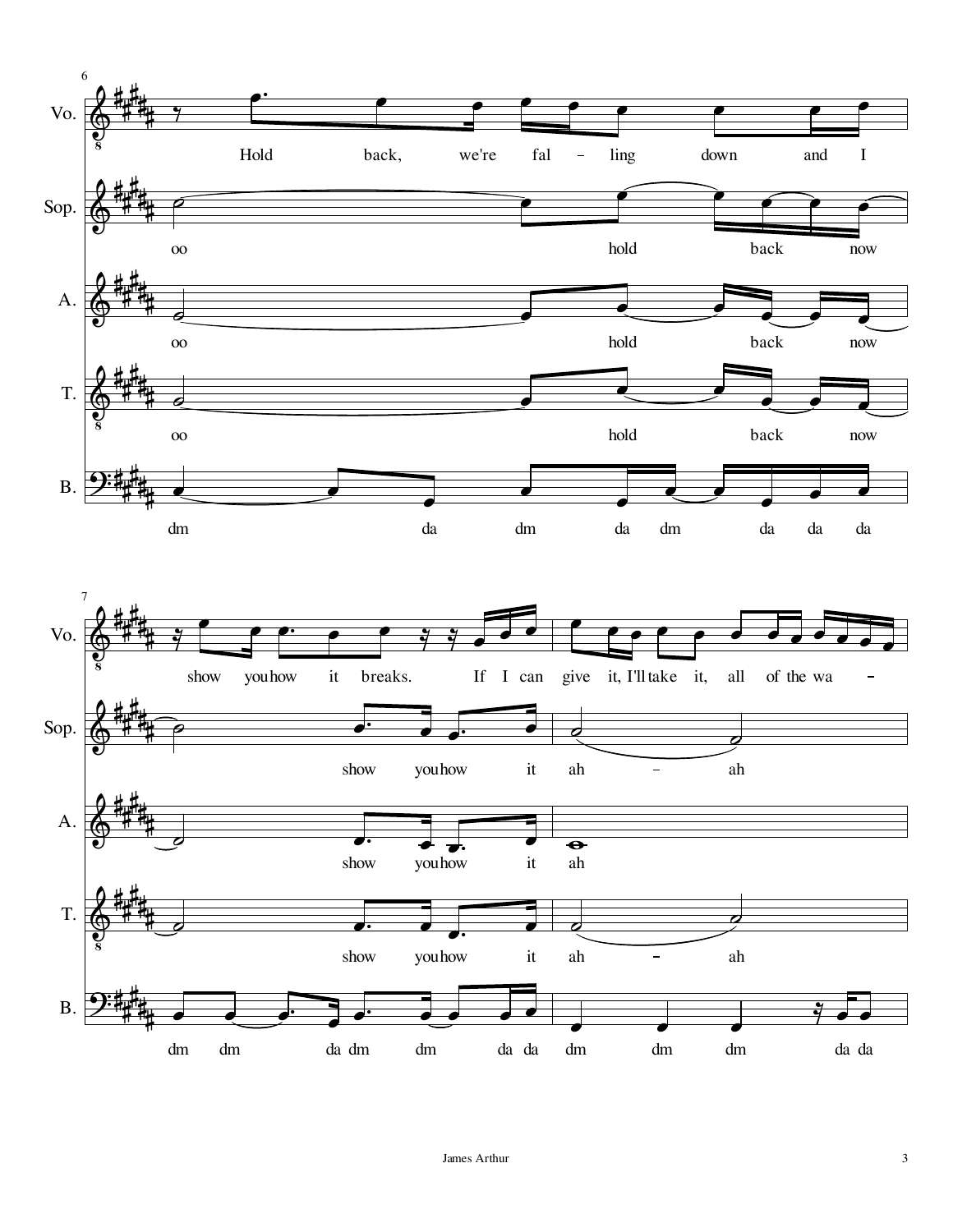

woh

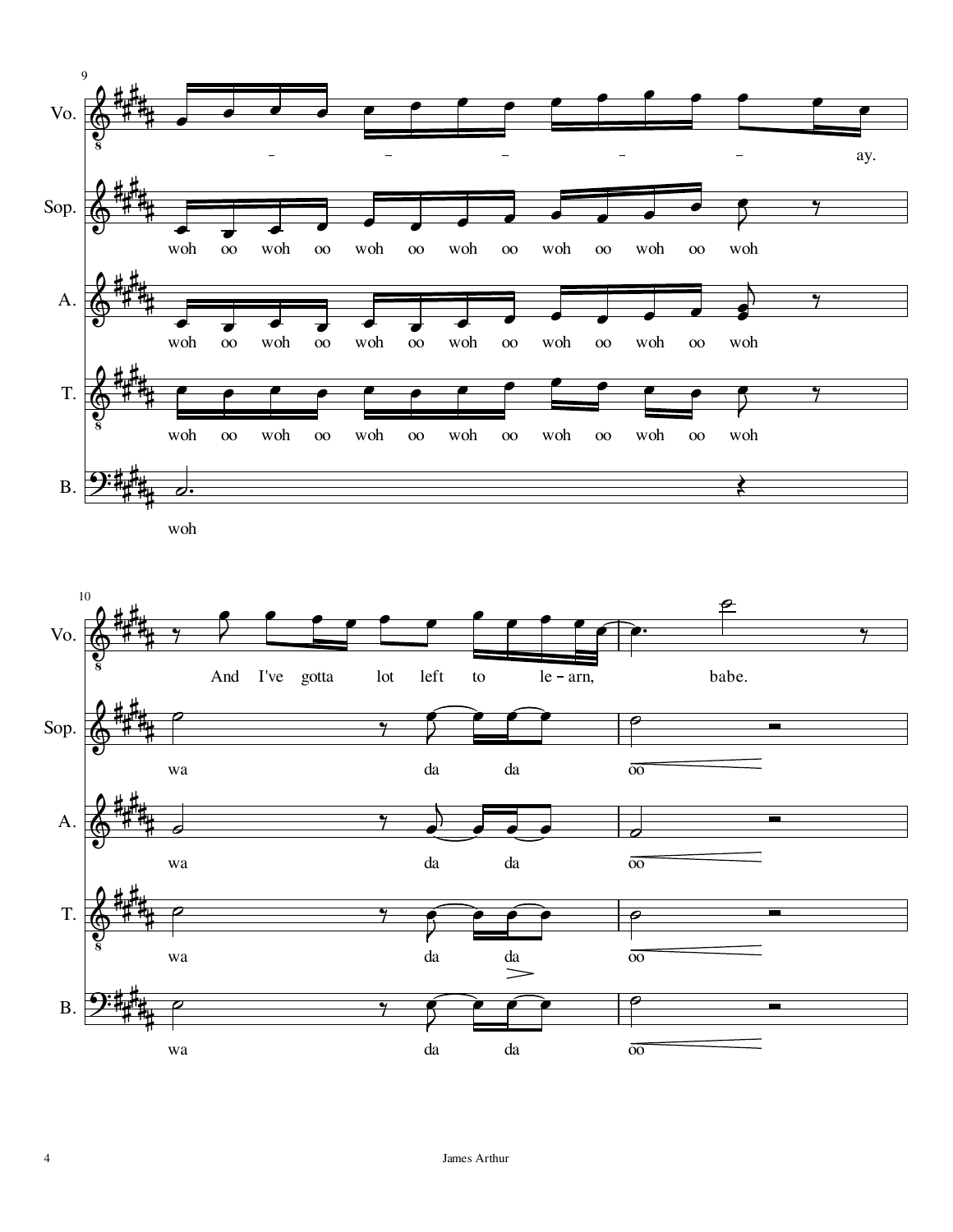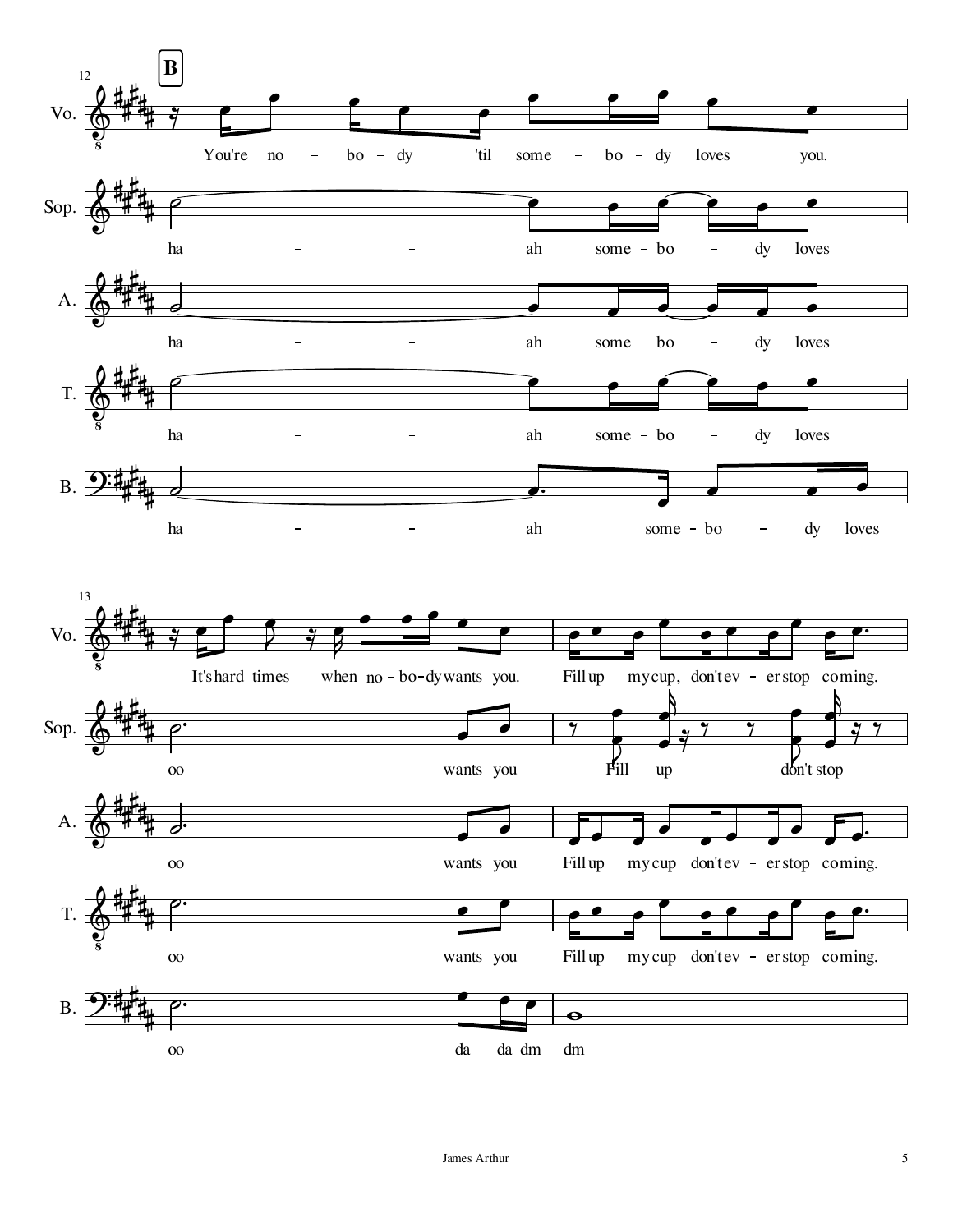

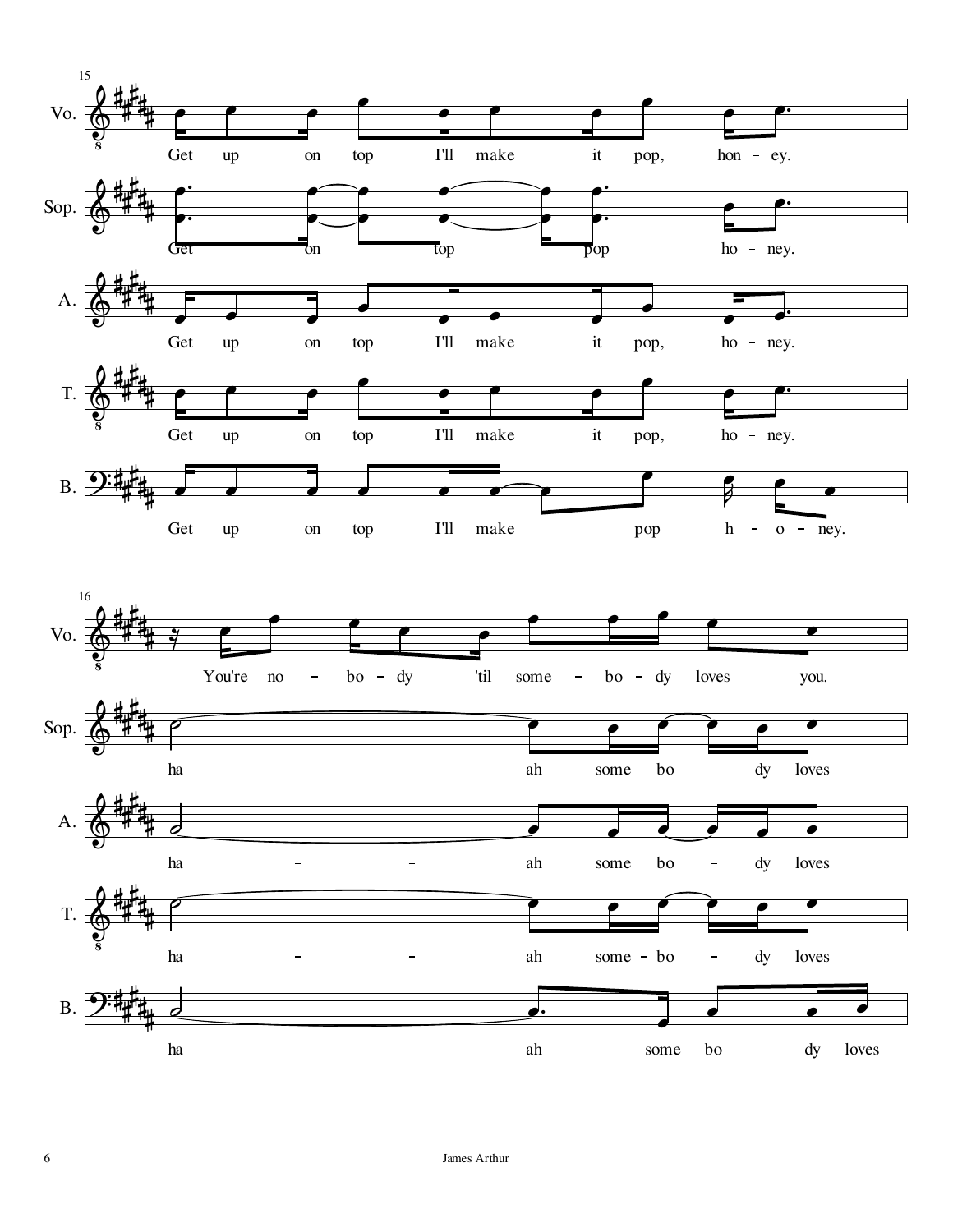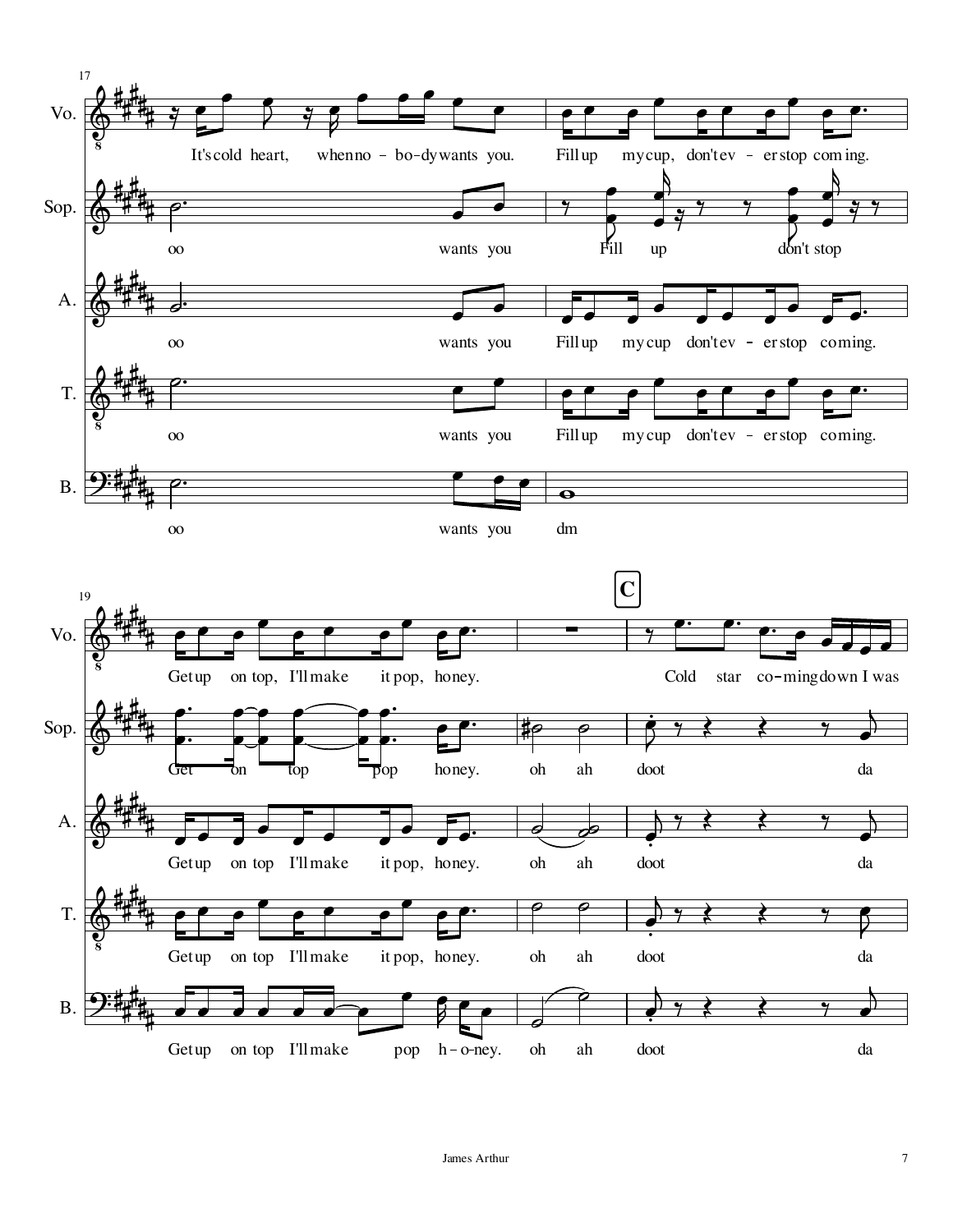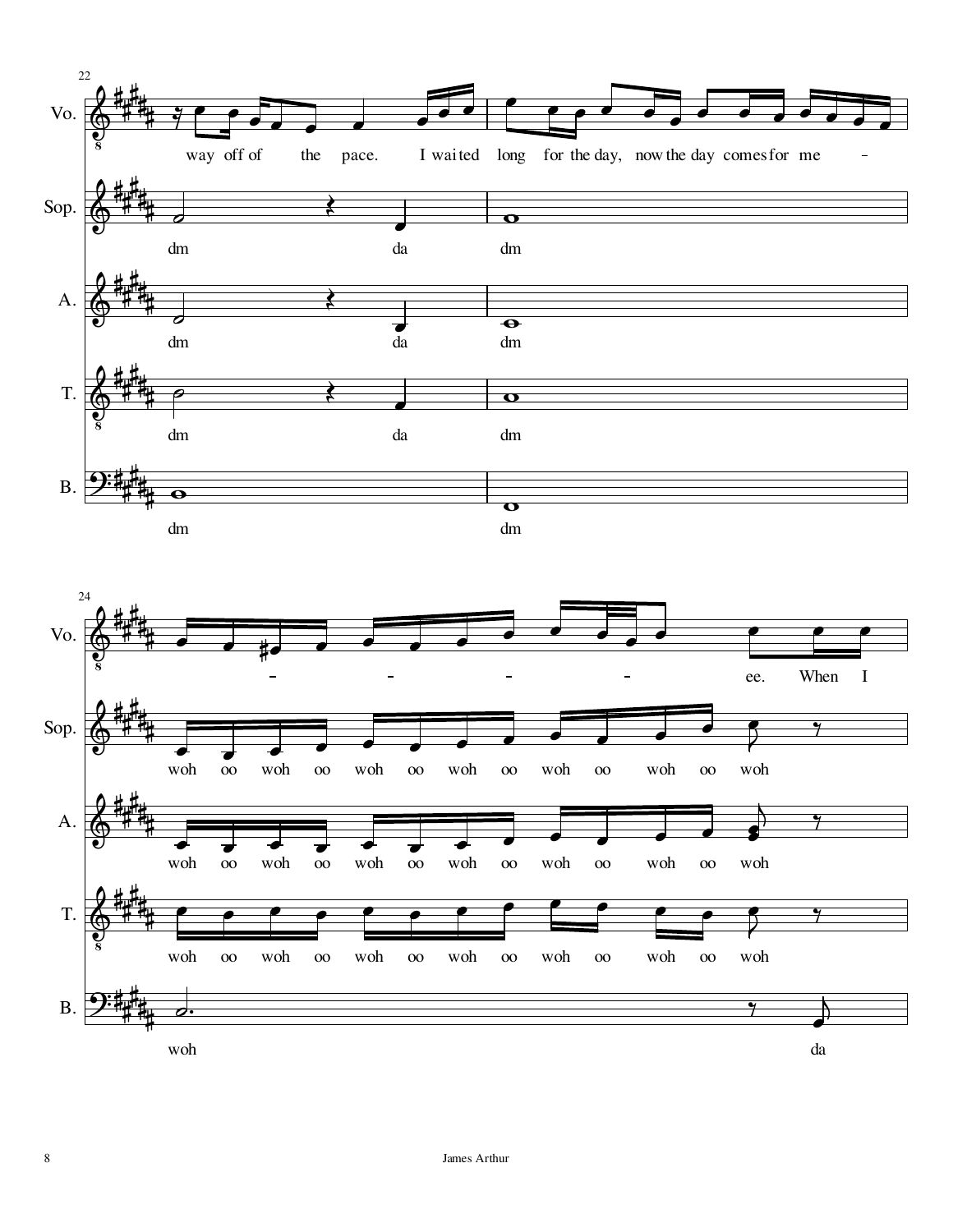

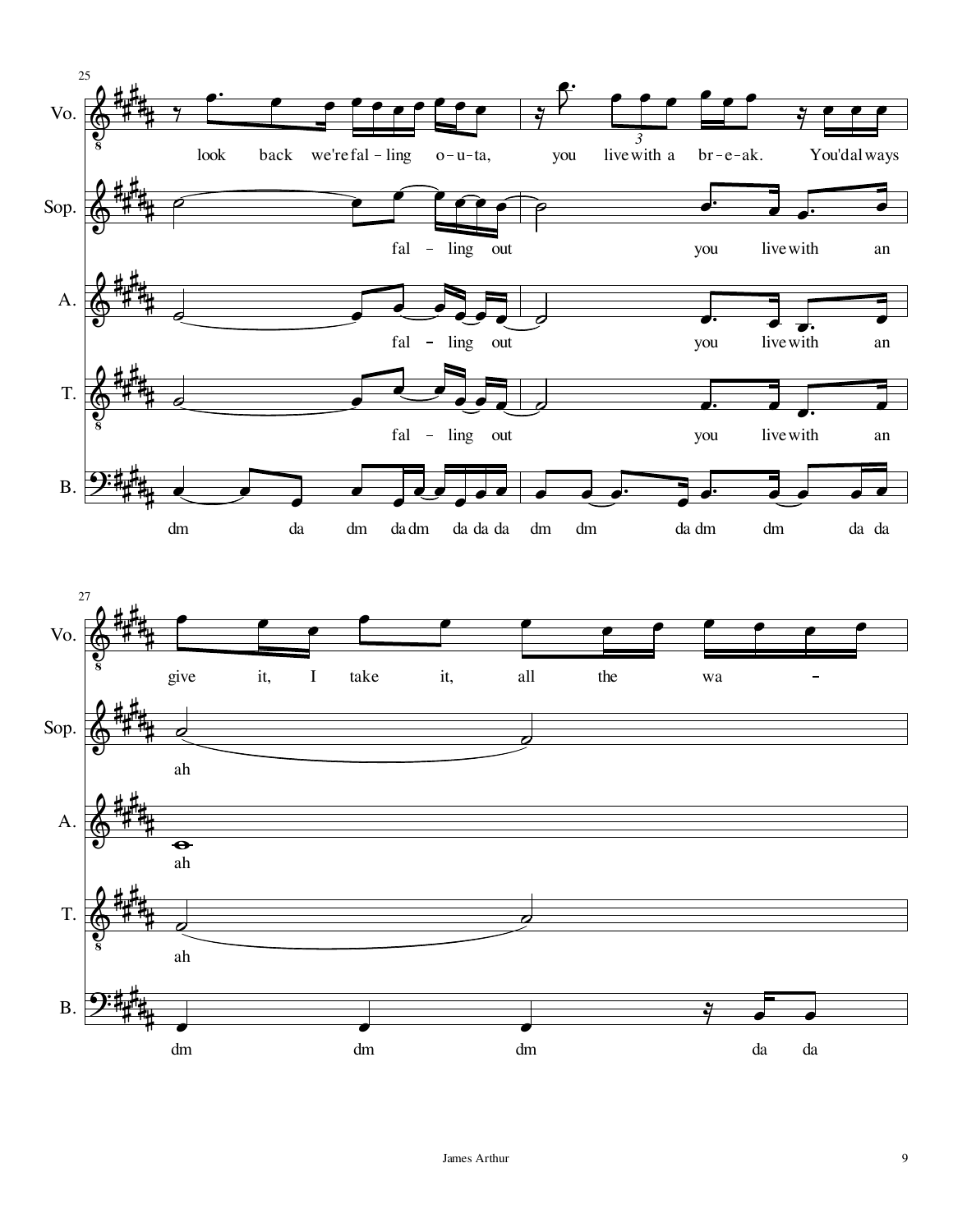

woh

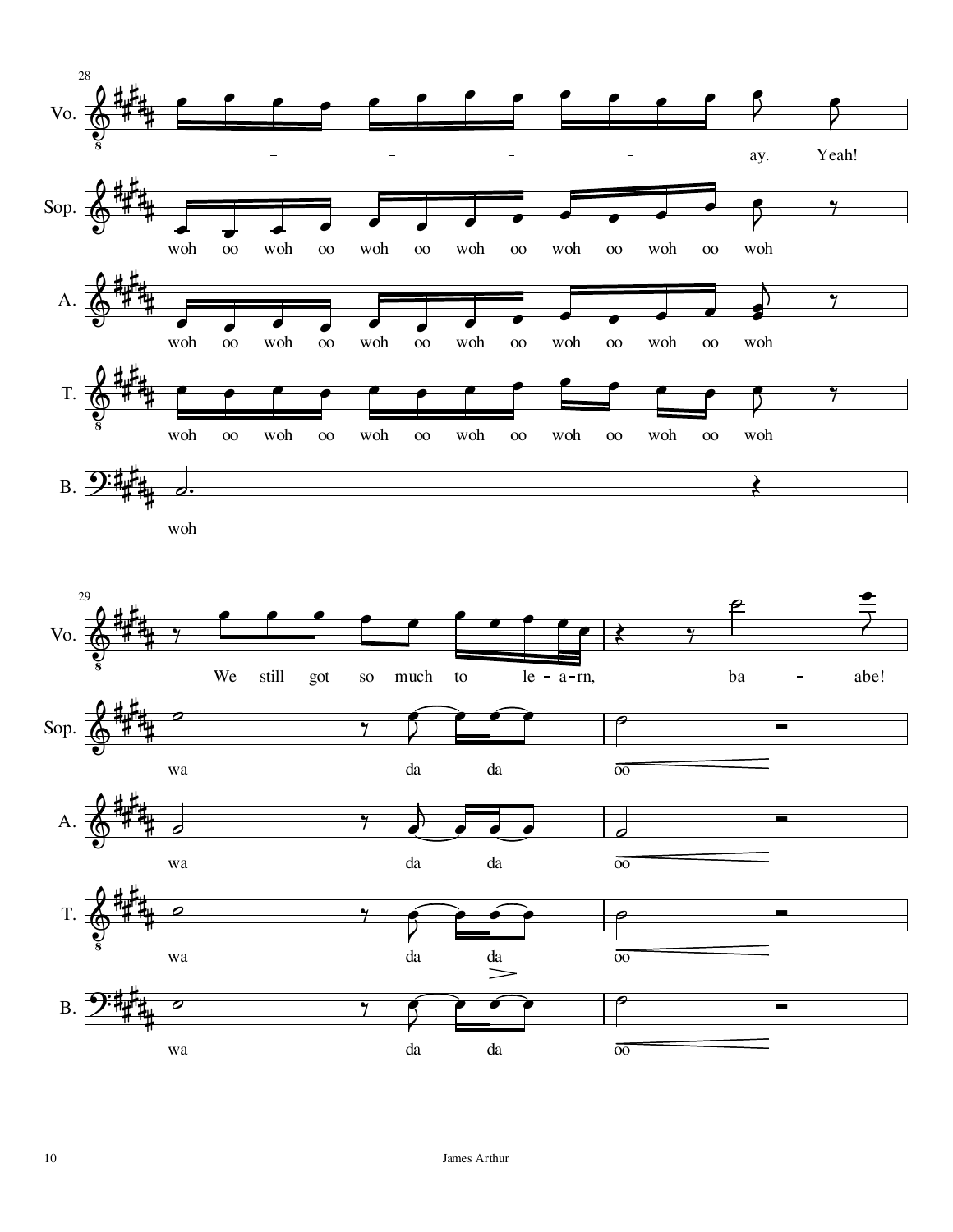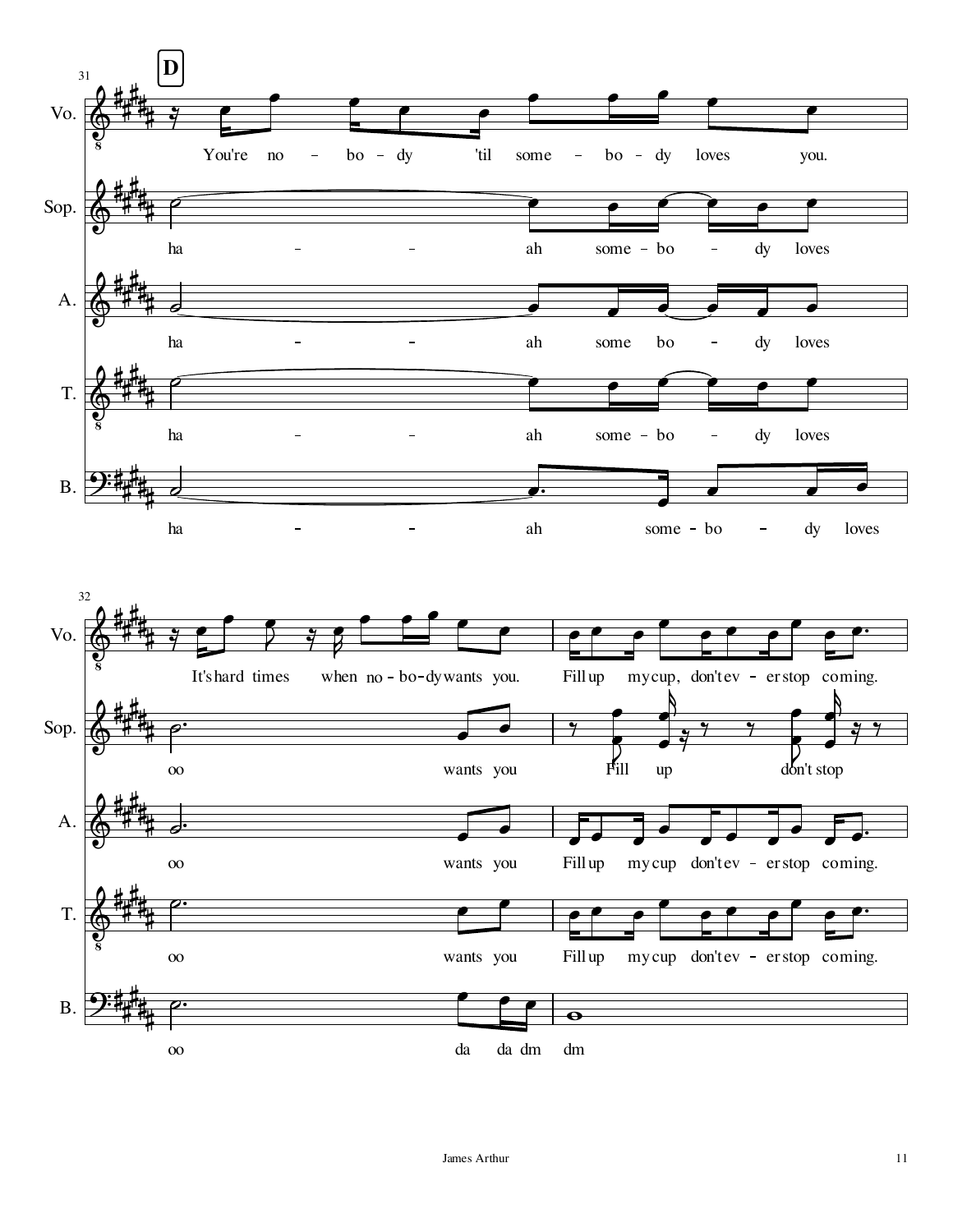

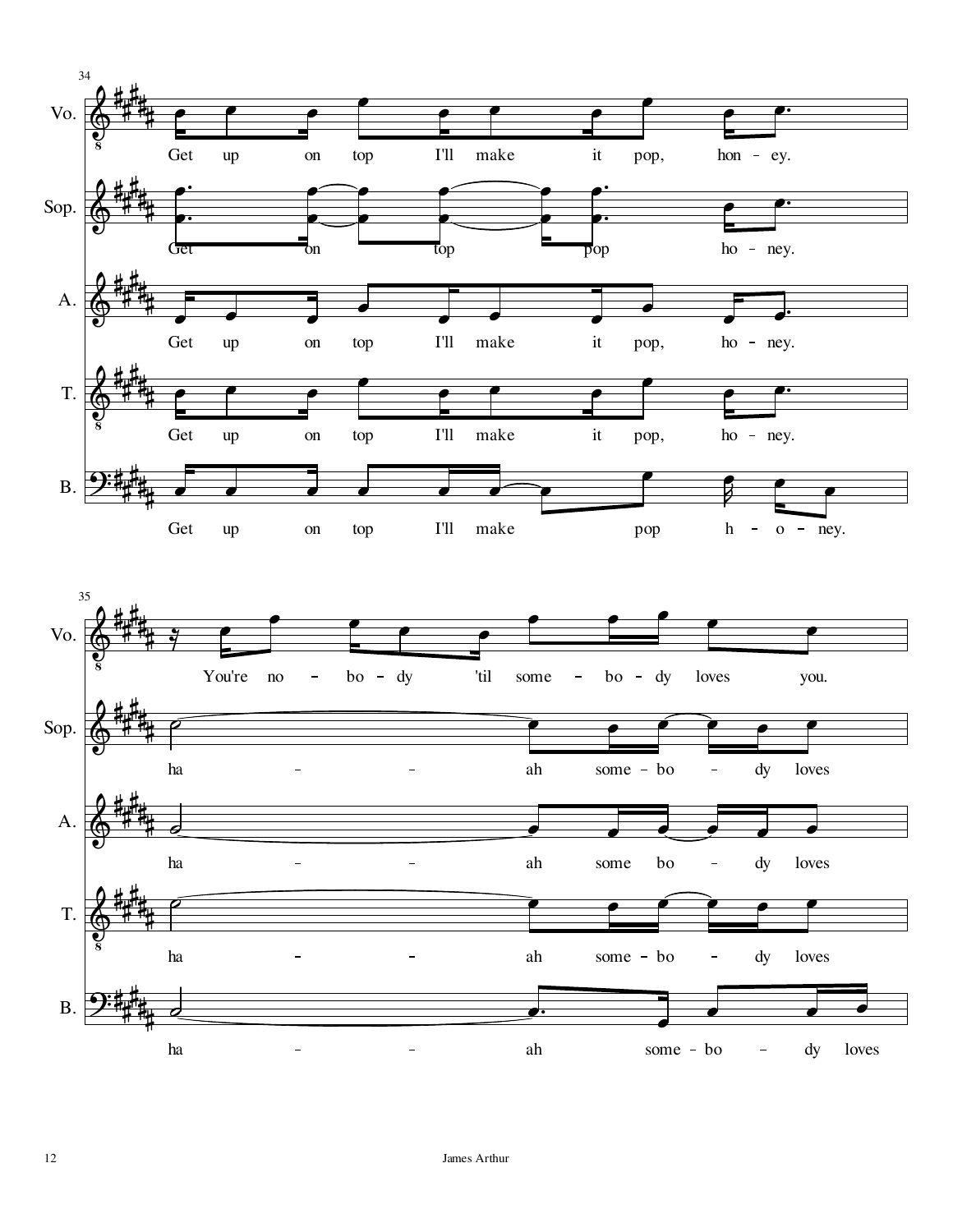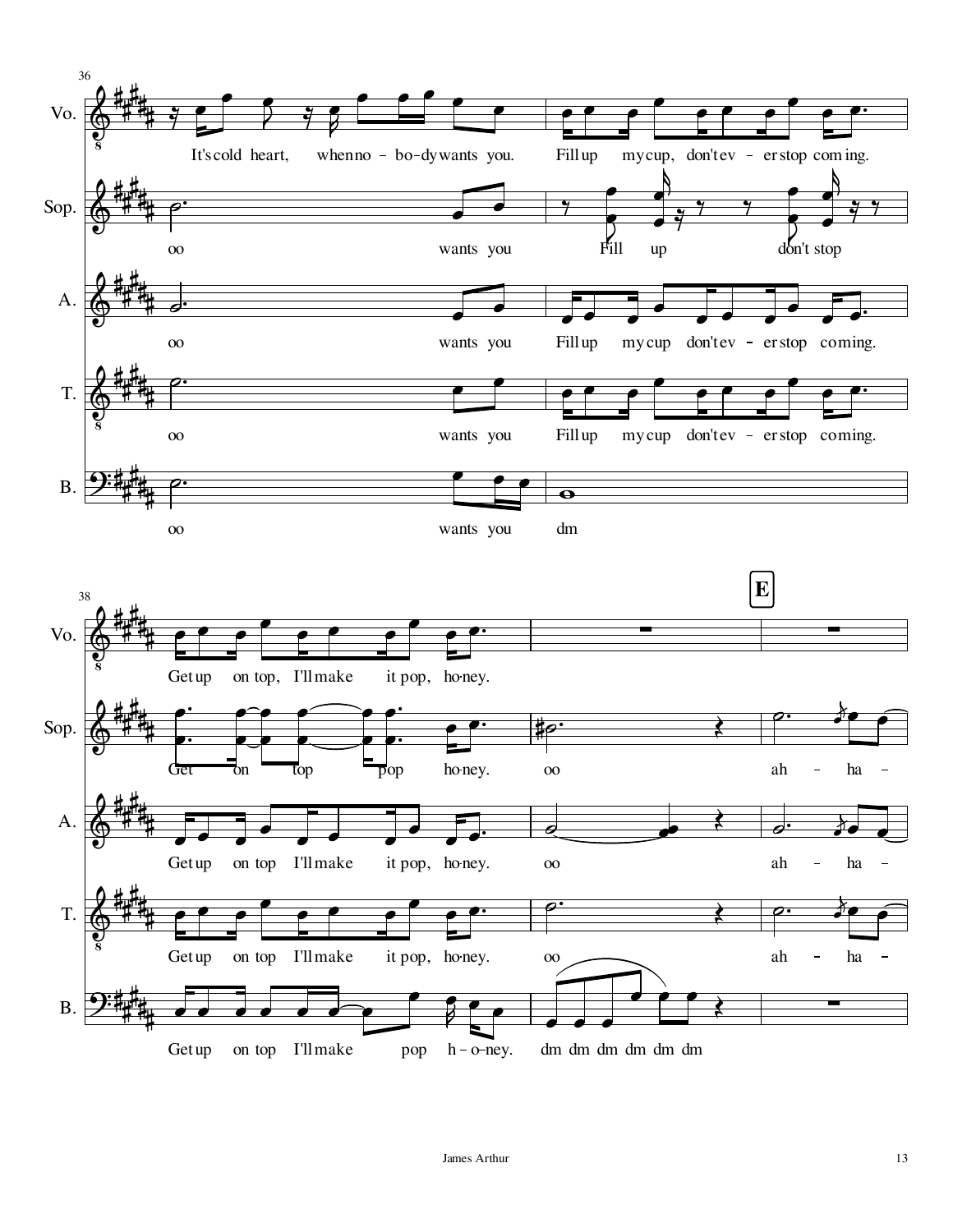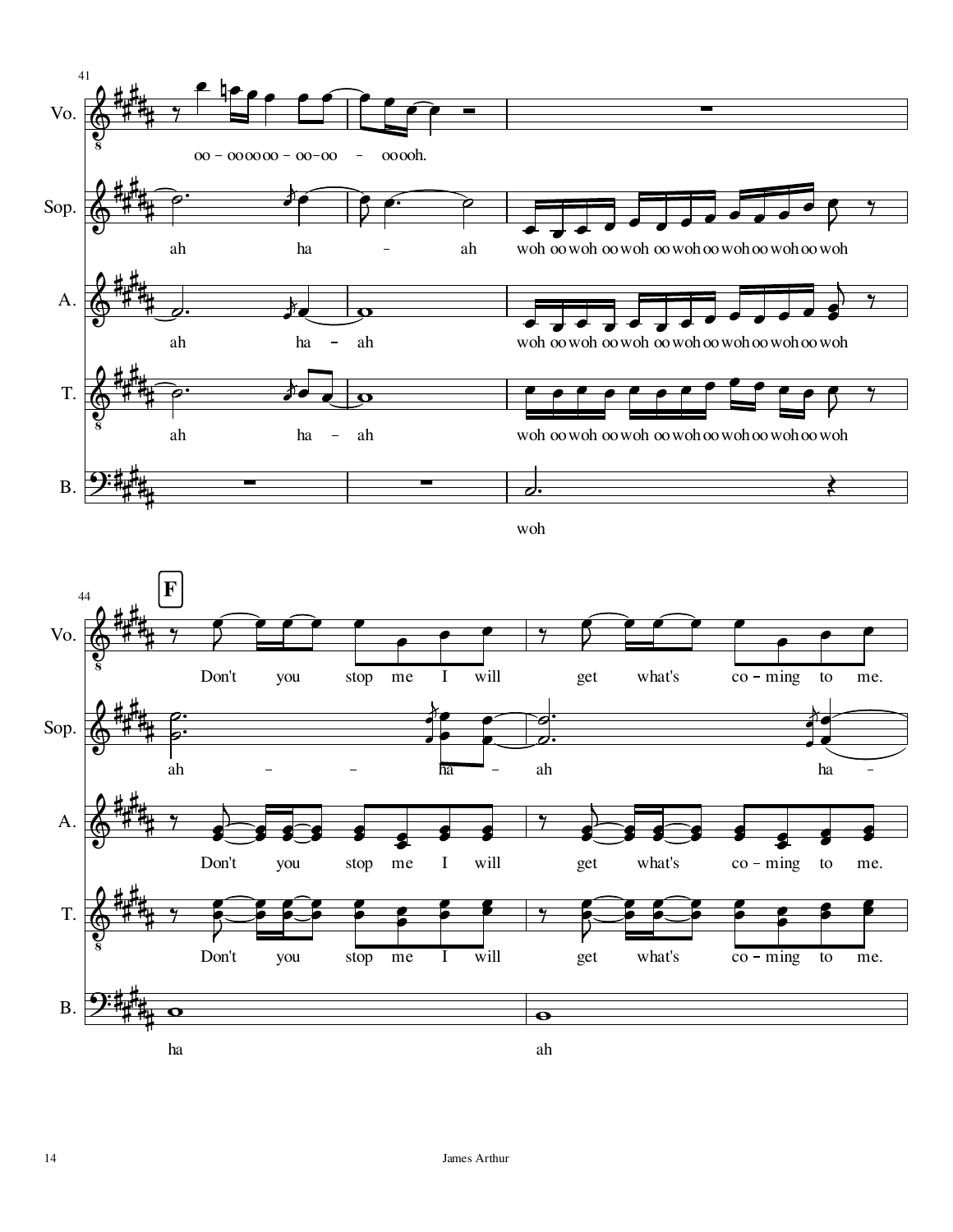

ah

ah

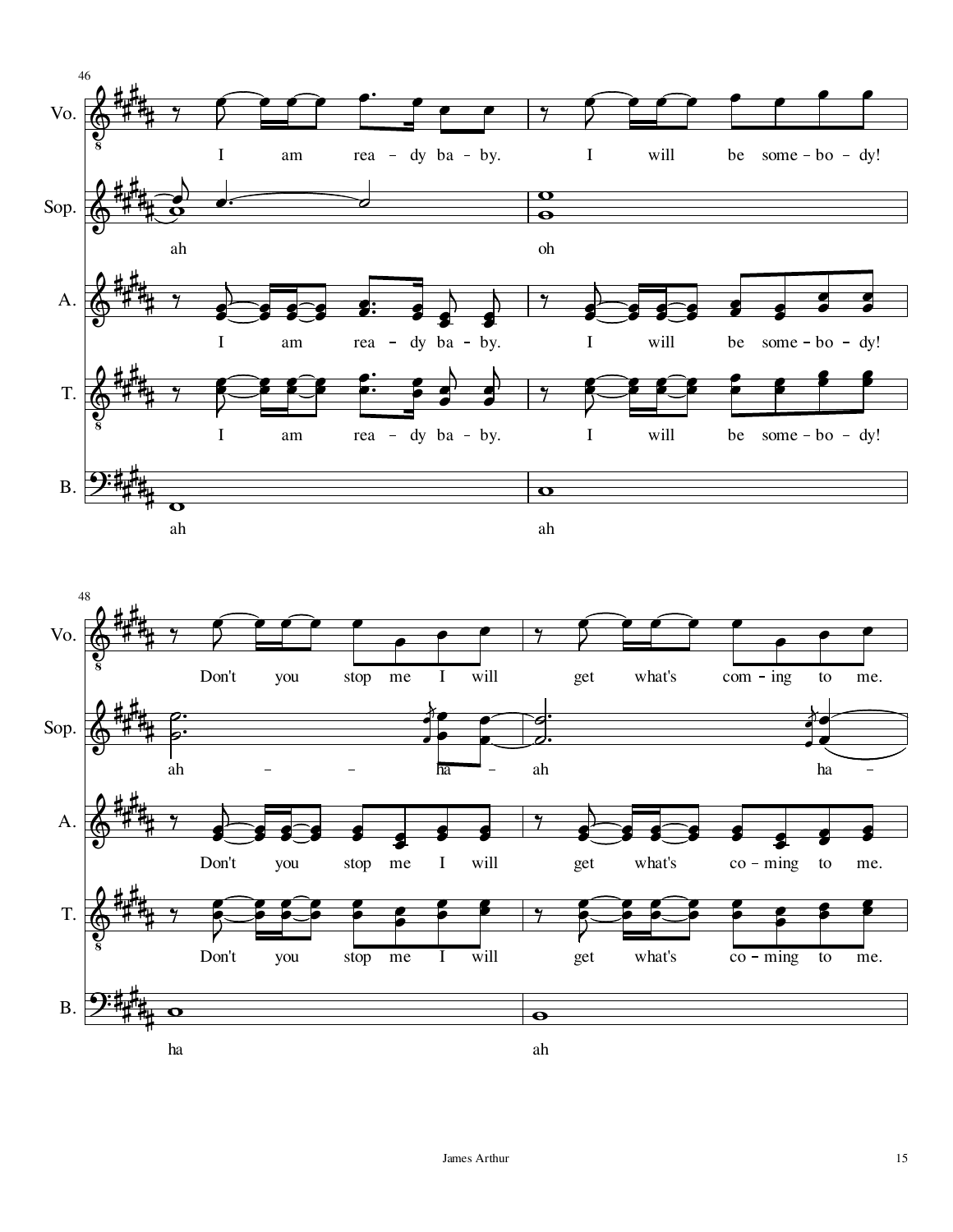

ah

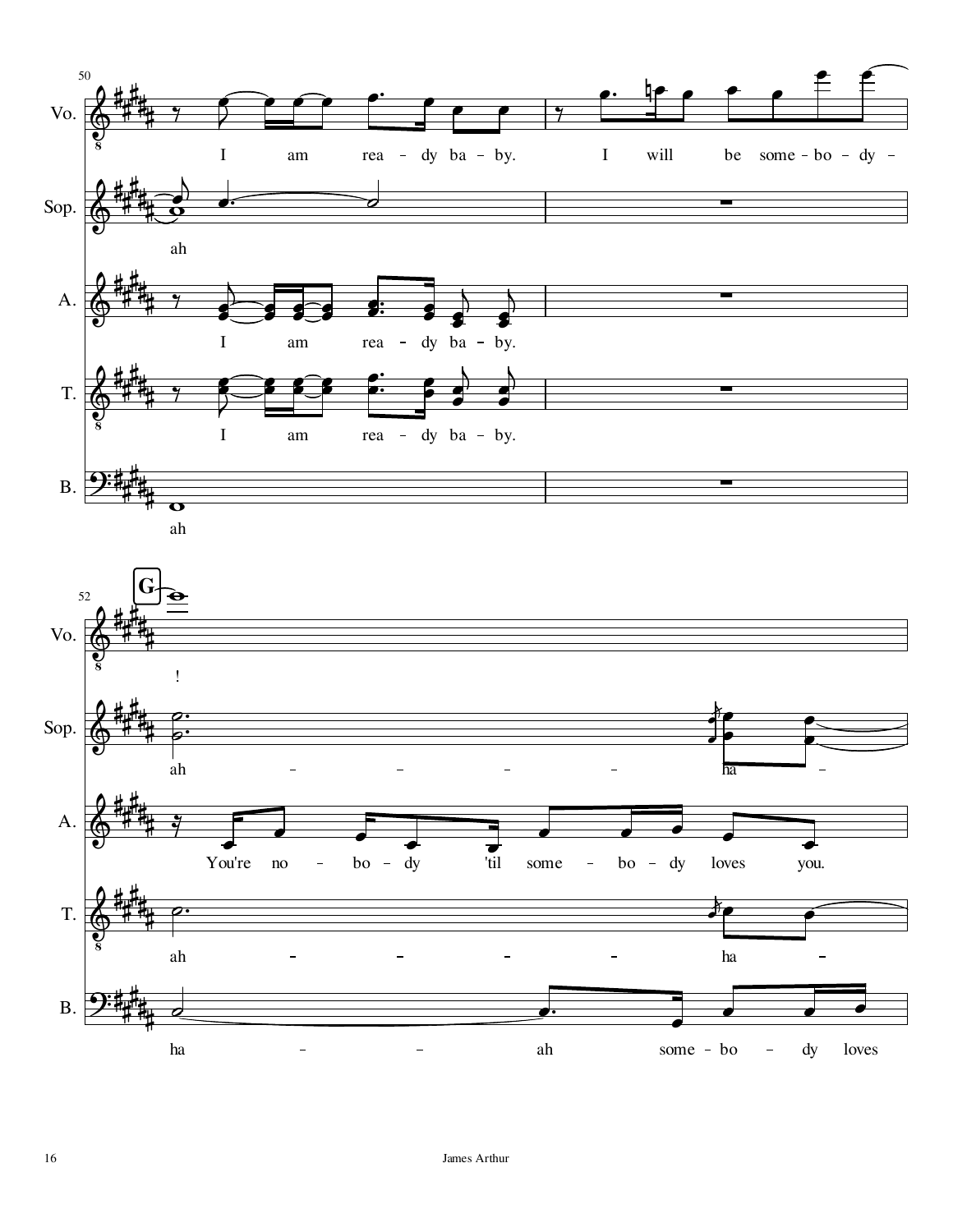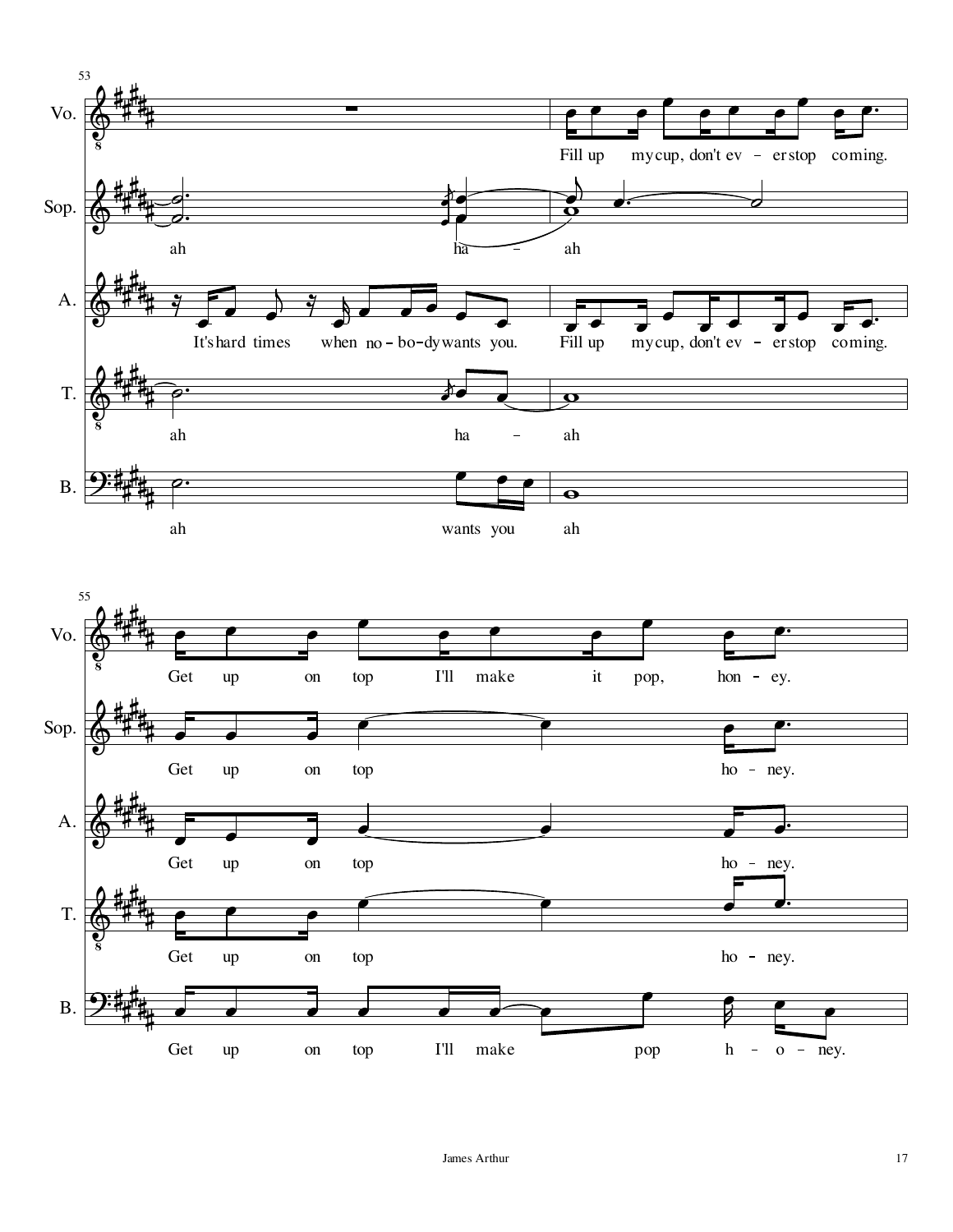